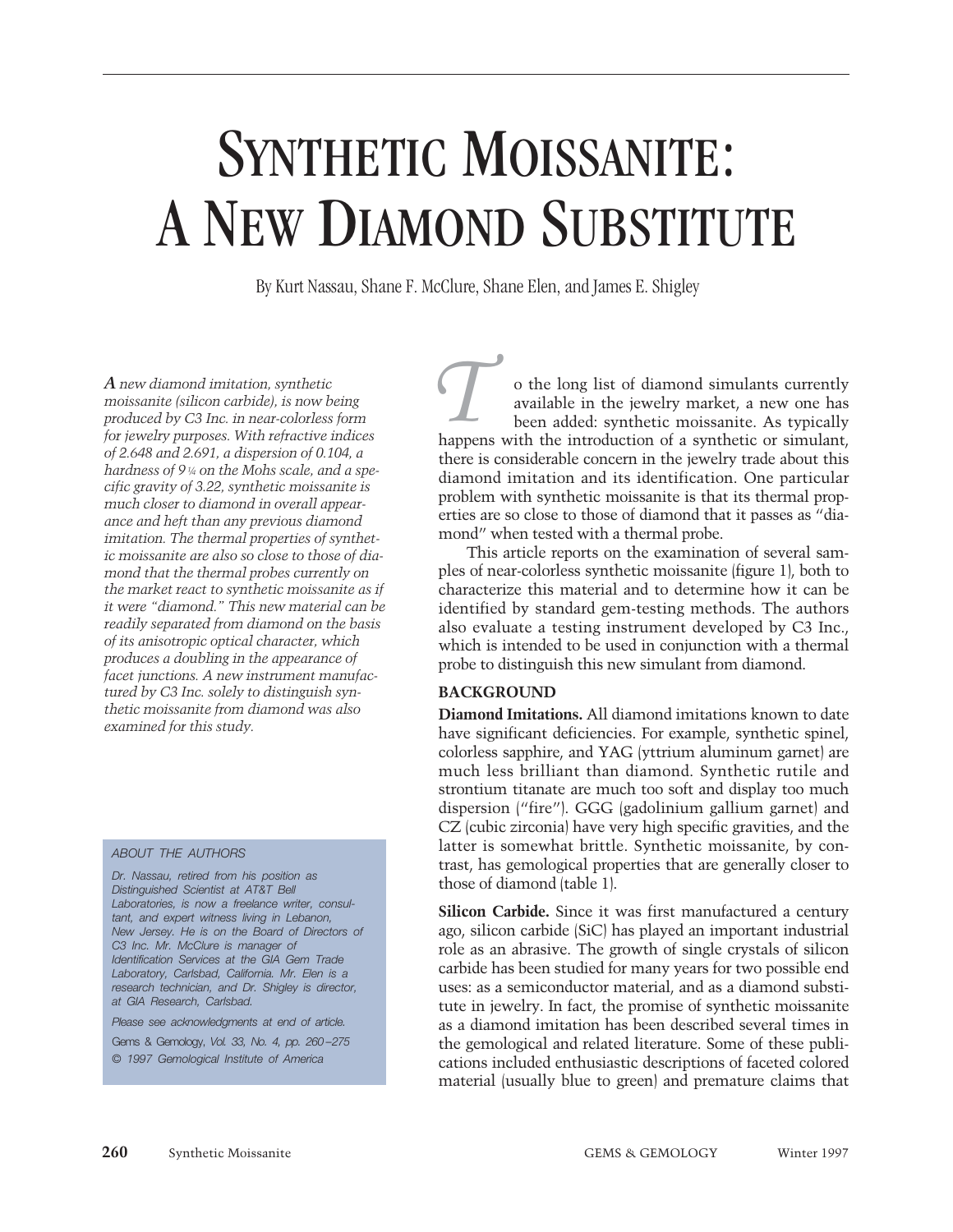*Figure 1. Near-colorless synthetic moissanite is being marketed for jewelry purposes as a diamond imitation. The faceted pieces shown here, weighing from 0.09 to 0.57 ct, illustrate the appearance of this material. Because synthetic moissanite is doubly refractive, one can sometimes see doubling of the back facet junctions even with the unaided eye (particularly noticeable in the large round brilliant on the upper right). Photo © GIA and Tino Hammid.*



colorless material was available (see, e.g., De Ment, 1948, 1949; Mitchell, 1962; McCawley, 1981). One of the authors (KN) noted the potential value of silicon carbide as a gem simulant 17 years ago. Referring to some pale tan to green to black centimeter-size crystals and faceted stones as large as half a carat, he stated that "these synthetic moissanites are quite attractive, and might provide a superb diamond imitation if they could only be made colorless" (Nassau, 1980, p. 253). At that time, however, a way had not been found to control either the color or the growth process to make synthetic crystals suitable for the gem industry.

Only recently, as described below, has the controlled growth of synthetic moissanite actually been achieved. Material that may appear near-colorless face-up in jewelry is now available for gemological use. It is being produced by Cree Research Inc. of Durham, North Carolina, and distributed by C3 Inc. A preliminary note on the new C3 material has appeared in this journal (Johnson and Koivula, 1996).

Early work on silicon carbide was summarized by Mellor (1929; see also Powell, 1956). Edward G. Acheson (1893) appears to have been the first to recognize its hardness and potential as an abrasive. He made silicon carbide accidentally while trying to grow diamond by passing an electric arc between carbon electrodes through a mixture of carbon and molten clay (an aluminum silicate). He named the new substance "carborundum" (later to become a trade name). Subsequently, he obtained a better yield by using a mixture of carbon and sand. This same "Acheson" process is still used today in slightly modified form for the manufacture of silicon carbide for abrasive products (Divakar et al., 1993).

Shortly thereafter, the Nobel prize-winning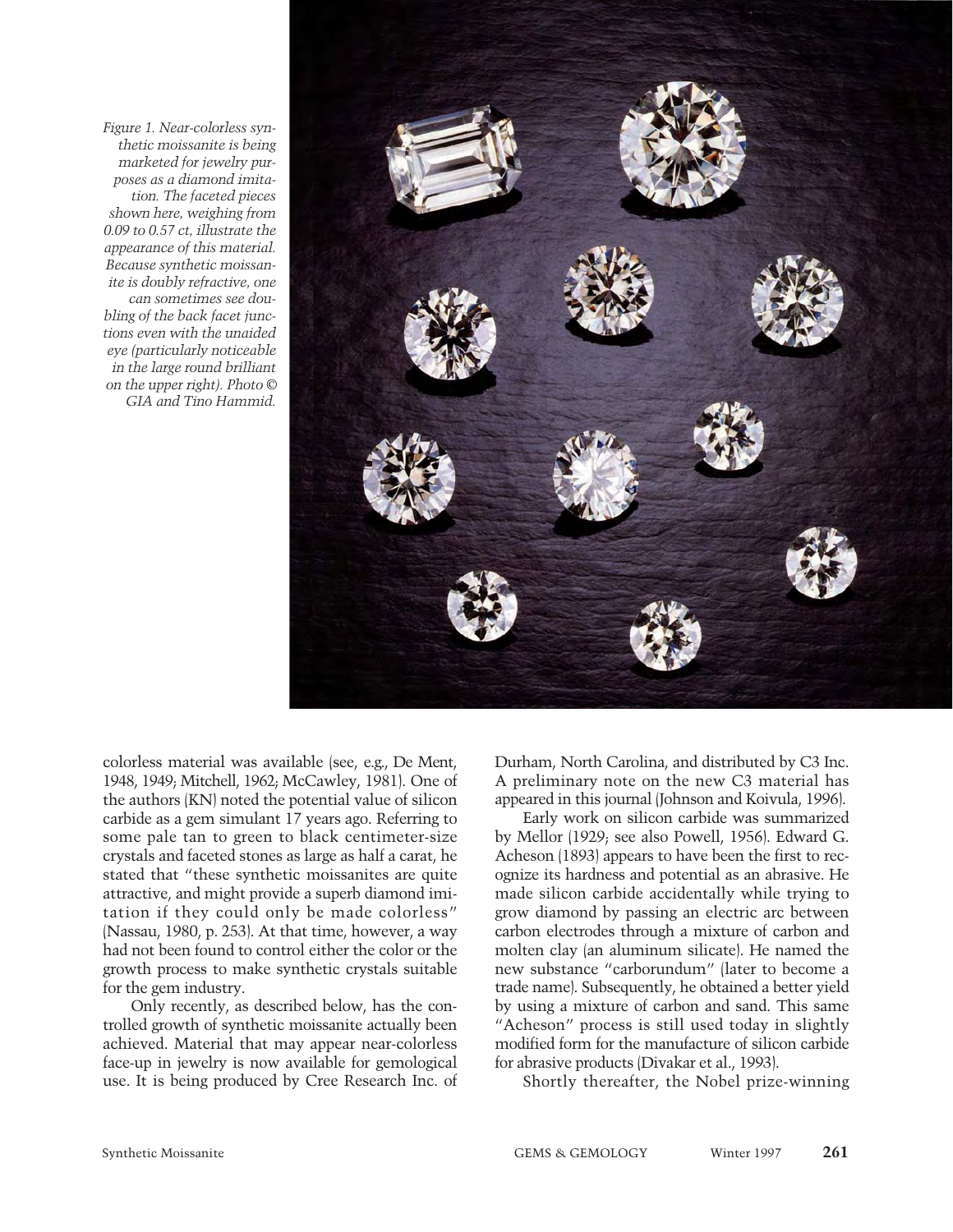|  | <b>TABLE 1.</b> Characteristics of "colorless" diamond and "colorless" simulants. |  |  |  |  |  |  |
|--|-----------------------------------------------------------------------------------|--|--|--|--|--|--|
|--|-----------------------------------------------------------------------------------|--|--|--|--|--|--|

| Material <sup>a</sup>              | <b>Mohs</b><br>hardness | Toughness            | R.I.               | Birefringence                       | Dispersion                       | S.G.              | Optic character                     | Pavilion<br>flash colors               |
|------------------------------------|-------------------------|----------------------|--------------------|-------------------------------------|----------------------------------|-------------------|-------------------------------------|----------------------------------------|
| Diamond                            | 10                      | Good to<br>excellent | 2.417              | <b>None</b>                         | 0.044<br>(moderate)              | 3.52              | Singly refractive<br>(isotropic)    | Orange and blue<br>on a few facets     |
| Syn. moissanite                    | $9\frac{1}{4}$          | Excellent            | 2.648,<br>2.691    | 0.043<br>(moderate)                 | 0.104<br>(strong)                | 3.22 <sup>c</sup> | Doubly refractive<br>$(uniaxial +)$ | Orange and blue                        |
| Syn. corundum                      | 9                       | Excellent            | 1.770.<br>1.762    | $0.008 -$<br>0.010<br>(weak)        | 0.018<br>(weak)                  | 4.00              | Doubly refractive<br>$(uniaxial -)$ | Not diagnostic                         |
| Cubic zirconia <sup>d</sup>        | $8 - 8\frac{1}{2}$      | Good                 | $2.150 -$<br>2.180 | None                                | $0.058 -$<br>0.066<br>(moderate) | $5.56-$<br>6.00   | Singly refractive<br>(isotropic)    | Orange over most<br>of pavilion        |
| Yttrium aluminum<br>garnet (YAG)   | $8\frac{1}{4}$          | Good                 | 1.833              | None                                | 0.028<br>(weak)                  | 4.55              | Singly refractive<br>(isotropic)    | Blue, violet, some<br>orange           |
| Syn. spinel                        | 8                       | Good                 | 1.728              | None                                | 0.020<br>(weak)                  | 3.64              | Singly refractive<br>(isotropic)    | Blue over most of<br>pavilion          |
| Gadolinium gallium<br>garnet (GGG) | $6\frac{1}{2}$          | Fair to good         | 1.970              | None                                | 0.045<br>(moderate)              | 7.05              | Singly refractive<br>(isotropic)    | Blue, some<br>orange                   |
| Syn. rutile                        | $6 - 6\frac{1}{2}$      | Poor to fair         | 2.616,<br>2.903    | 0.287<br>$(v.$ strong) <sup>e</sup> | 0.330<br>(v. strong)             | 4.26              | Doubly refractive<br>$(uniaxial +)$ | Various spectral<br>colors, widespread |
| Strontium titanate                 | $5 - 6$                 | Fair                 | 2.409              | None                                | 0.190<br>$(v.$ strong)           | 5.13              | Singly refractive<br>(isotropic)    | Spectral colors,<br>widespread         |

*References:* GIA Gem Property Chart A *(1992),* GIA Gem Reference Guide *(1988), Harris (1995), Hobbs (1981), Nassau (1980), von Muench (1982), and this study.*

*aGlass and colorless minerals, such as zircon, topaz, and quartz, are not included in this table because they are rarely encountered today. bAll but one sample of synthetic moissanite were inert to short-wave UV radiation.*

chemist Henri Moissan discovered natural silicon carbide in the Canyon Diablo meteorite (Moissan, 1904). Kunz (1905) applied the name *moissanite* to the natural mineral in Moissan's honor.

Since then, moissanite reportedly has been found in tiny amounts in other meteorites as well as in many terrestrial occurrences (e.g., Obukhov, 1972; Vigorova et al., 1978; Hallbauer et al., 1980; Moore et al., 1986; Rodgers et al., 1989; Mathez et al., 1995). Some or all of these occurrences may have been spurious, with the material derived from the older cutting wheels used to section mineral, rock, and meteorite specimens (Mason, 1962; Milton and Vitaliano, 1984; Milton, 1986), or from contamination by the huge amounts of silicon carbide produced industrially. (More than 36,000 tons were produced domestically, and 159,000 tons were imported into the United States, during the first seven months of 1997 [Balaziak, 1997].) However, the identification of moissanite as inclusions in diamond crystals before they were broken (Moore et al., 1986), and the determination of their abnormal isotopic composition (Mathez et al., 1995), confirm the occurrence of moissanite as a natural mineral.

**The Structure of Moissanite.** At first, considerable confusion resulted when investigators found a variety of different crystal structures for moissanite, including those having cubic (C), hexagonal (H), and rhombohedral (R) symmetries. This complexity results from the existence of *polytypes*, which represent different stacking sequences of hexagonal layers of atoms. More than 150 polytypes are known in the case of silicon carbide, all of which are properly designated as "moissanite" (Thibault, 1944; Ramsdell, 1947; Verma and Krishna, 1966).

At present, only the 4H and 6H polytypes of alpha-SiC can be grown in bulk form (i.e., as boules). Both polytypes are hexagonal, and both yield near-colorless material. The near-colorless synthetic moissanite described here is the 6H form. The 4H polytype, which has properties very close to those of the 6H polytype, is currently being produced for semiconductor uses, but not in near-colorless form. A key distinction from the 6H polytype is the much weaker absorption below 425 nm in the visible spectrum (Harris, 1995). Beta-SiC, which is the 3C polytype, is cubic and has a crystal structure even closer to that of diamond than the 4H or 6H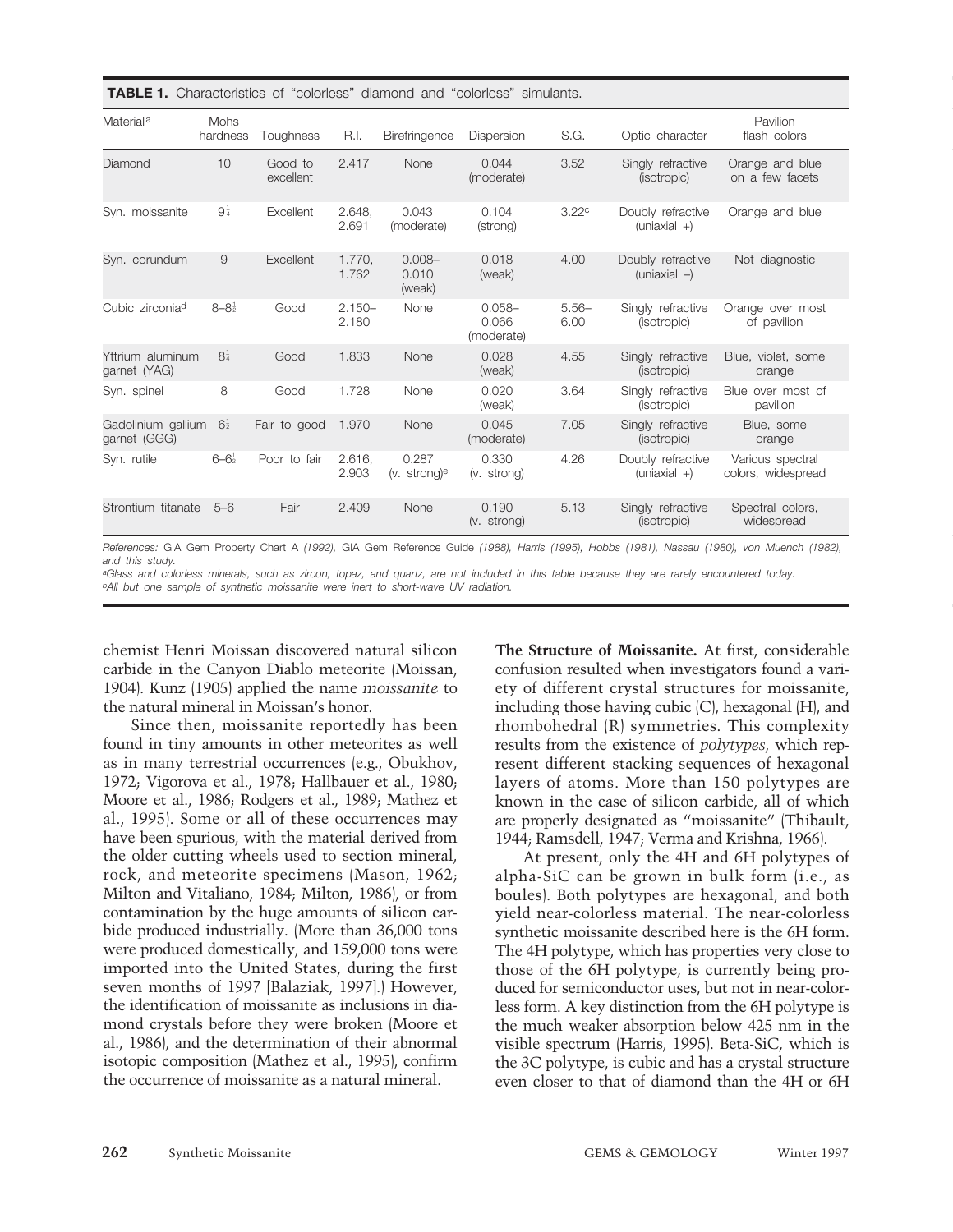| Long-wave UV<br>fluorescenceb                   | Absorption spectrum                                            | Polish luster                   | effect      | Read-through Relief in 3.32<br>S.G. liquid | Magnification                                                                                                                       |
|-------------------------------------------------|----------------------------------------------------------------|---------------------------------|-------------|--------------------------------------------|-------------------------------------------------------------------------------------------------------------------------------------|
| lnert or<br>(usually) blue;<br>sometimes yellow | "Cape" lines at 415 and<br>478 nm, sometimes no<br>sharp lines | Adamantine                      | None        | <b>High</b>                                | Included crystals, feathers, graining,<br>bearding, naturals, waxy to granular girdle<br>surface, sharp facet junctions             |
| Inert to orange                                 | Absorption below<br>425 nm; no sharp<br>lines                  | Subadamantine                   | None        | High                                       | Doubling in appearance of facet junctions,<br>whitish or reflective needles, rounded<br>facet junctions, surface pits, polish lines |
| Inert                                           | Not diagnostic                                                 | Vitreous to<br>subadamantine    | Very strong | Moderate                                   | Gas bubbles, sharp facet junctions                                                                                                  |
| Greenish yellow or<br>vellowish orange          | Not diagnostic                                                 | Subadamantine                   | Slight      | Moderate                                   | Gas bubbles, unmelted zirconium<br>oxide powder, sharp facet junctions                                                              |
| Orange, sometimes<br>inert                      | Not diagnostic                                                 | Subadamantine<br>to vitreous    | Strong      | Low                                        | Gas bubbles, sharp facet junctions                                                                                                  |
| Weak green or inert                             | Not diagnostic                                                 | Vitreous to<br>subadamantine    | Very strong | Low                                        | Gas bubbles                                                                                                                         |
| Pinkish orange<br>or inert                      | Not diagnostic                                                 | Adamantine to<br>vitreous       | Moderate    | Low                                        | Gas bubbles, metallic platelets, rounded<br>facet junctions, polishing marks                                                        |
| Inert                                           | Absorption below<br>430 nm                                     | Subadamantine<br>to submetallic | None        | High                                       | Doubling in appearance of facet junctions,<br>gas bubbles, rounded facet junctions,<br>polishing marks                              |
| Inert                                           | Not diagnostic                                                 | Vitreous to<br>subadamantine    | None        | <b>High</b>                                | Gas bubbles, rounded facet junctions,<br>polishing marks, scratches, abrasions                                                      |

*cSynthetic moissanite will float in methylene iodide (S.G. 3.32), while diamond and the other diamond imitations listed in this table will sink. dCubic zirconia varies in chemical composition, so the properties will vary somewhat. ev. strong = very strong.*

polytypes. However, it cannot be grown in bulk form at present and it is inherently yellow (von Muench, 1982).

**Single Crystal (Bulk) Growth of Synthetic Moissanite.** Growth techniques for silicon carbide have been studied for many decades (O'Connor and Smiltens, 1960; Verma and Krishna, 1966; Smoak et al., 1978; von Muench, 1984; Wilke, 1988; Davis et al., 1990; Divakar et al., 1993). Of these, only a seeded sublimation process, derived from the "Lely" approach, has proved viable for the controlled growth of large single crystals of synthetic moissanite (Davis et al., 1990; Nakashima et al., 1996).

In his original work, Lely (1955) used a cylinder, made of lumps of SiC, that had a cavity. This cylinder was heated in a sealed graphite crucible to 2500°C, at which point SiC crystals grew inside the cavity. Difficulties with controlling the chemical purity and the specific polytypes formed have led to many modifications. In particular, the use of carefully controlled atmospheres and temperature gradients, as well as the addition of a thin, porous graphite tube to line the cavity (which, through diffusion, provides improved control of the sublimation) have resulted in better control of the crystals that grow inside the tube. Many types of heating systems have been used, including radio frequency and resistance heating. Significant advances in the Lely process were reported in the USSR (Tairov and Tsvetkov, 1981).

The final breakthrough in the Lely process is revealed in a patent of Davis et al. (1990), where controlled growth of SiC occurs by sublimation from a feed powder, diffusion through graphite, and growth directly from the vapor phase on a seed crystal. With a sublimation process, the silicon carbide vaporizes and then recrystallizes without ever passing through a liquid stage. Details of this growth process as used for the near-colorless synthetic moissanite being distributed by C3 Inc. have not been released.

However, Davis et al. (1990) reported the growth of a 6H-polytype synthetic moissanite crystal (of gem quality, but not colorless) that was 12 mm in diameter and 6 mm thick during a six-hour growth period at the time of the initial patent filing in 1987. One of many recent papers in Nakashima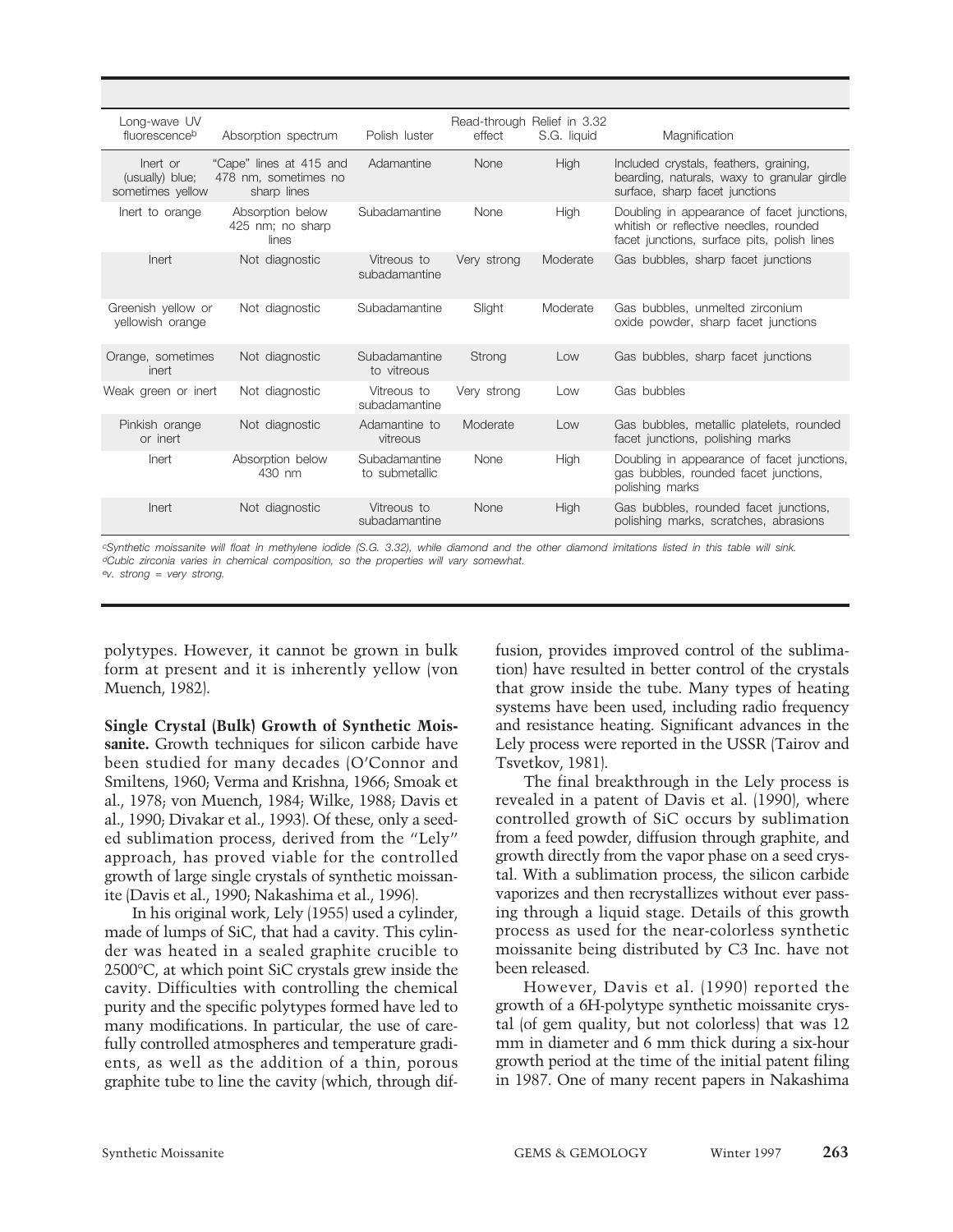et al. (1996), on various aspects of synthetic moissanite growth and its applications to the electronics industry by Cree Research, mentions the availability of 50-mm-diameter boules of 6H moissanite in 1994 (Tsvetkov et al., 1996). Such a boule could conceivably permit the manufacture of a brilliant-cut synthetic moissanite 50 mm in diameter and 28 mm high that would weigh about 380 carats! No production figures have been released on the amount of material that is currently available or could be made available for jewelry purposes. However, in December 1997, the senior author saw more than 1,000 faceted synthetic moissanites in the offices of C3 Inc. The company has stated that it plans to focus its marketing on near-colorless faceted material, with a release to the trade in early 1998, in a price range of 5%–10% of the average retail price of comparable diamonds (J. Hunter, pers. comm., 1997).

The hardness of synthetic moissanite is listed as 9¼ on the Mohs scale, which may be misleading. As shown in figure 2, the Mohs scale above a hardness value of 8 is disproportionately compressed when compared to a quantitative linear hardness scale such as that of Knoop (Bruton, 1978), which measures indentation hardness. The Knoop hardness of the 6H polytype of moissanite is reported to be in the range 2917–2954 kg/mm2 (2.91–2.95 Gpa) on the *c* crystal face (von Muench, 1984). The difference in Knoop hardness between corundum (Mohs 9) and moissanite (Mohs 91 ¼4) is larger than the difference between corundum and topaz (Mohs 8). Because of this disparity, synthetic moissanite cannot be polished by conventional techniques. The complex cutting process requires an additional, proprietary step (J. Hunter, pers. comm., 1997).

#### **MATERIALS AND METHODS**

Twenty-three faceted "near-colorless" synthetic moissanites were made available to GIA by C3 Inc. for this study; we had requested a representative range of the colors and qualities that could be produced. The samples weighed from 0.09 to 1.12 ct, and were polished in round brilliant, emerald cut, and square-modified-brilliant styles. In addition, C3 Inc. supplied a 3.79 ct polished rectangular light green piece that had been optically oriented for spectroscopy. A 71.4 gram piece of boule and two 7 mm cubes were used for a precise specific gravity determination and a cleavage experiment. (However, C3 Inc. has stated that rough material will not be available to the trade for the time being.)



*Figure 2. This diagram compares the Mohs and Knoop (indentation) hardness scales. The Knoop scale better illustrates the relationship in hardness for diamond, synthetic moissanite, and corundum. Diagram modified after Bruton, 1978, p. 402.*

In addition to the samples studied at GIA, one of the authors (KN) examined approximately 1,000 faceted synthetic moissanites and 100 preformed cubes at C3 Inc. The faceted samples included a 4.92 ct round brilliant, with a diameter of 11.9 mm and an approximate color grade of N, and a green round brilliant of 17.31 ct with a diameter of 17.5 mm. The faceted pieces studied at GIA were representative of this larger group of cut stones examined at C3 Inc. Also seen were 13 pieces of jewelry, which contained a total of 38 stones and included the ring discussed below.

Standard gemological equipment used for all 23 main samples included a Gemolite Mark V binocular microscope, a polariscope, a desk-model spectroscope, and a short-wave (254 nm) and long-wave (365 nm) ultraviolet lamp. Approximate refractive index values were measured for 11 of these samples with a Jemeter Digital 90 infrared reflectometer. For research purposes only (the GIA Gem Trade Laboratory does not grade diamond simulants), trained graders used standard GTL procedures to try to assign diamond-equivalent color grades to the 18 samples that weighed more than 0.20 ct. Specific gravity measurements were obtained by the hydrostatic method on these same 18 samples, as well as the large piece of rough described above.

Because the thermal inertia ranges of diamond  $(0.55-1.7 \text{ cal/cm} \text{ °C})$  and moissanite  $(1.6-4.8 \text{ cal/cm})$ °C) overlap (Hoover, 1983; Harris, 1995), GIA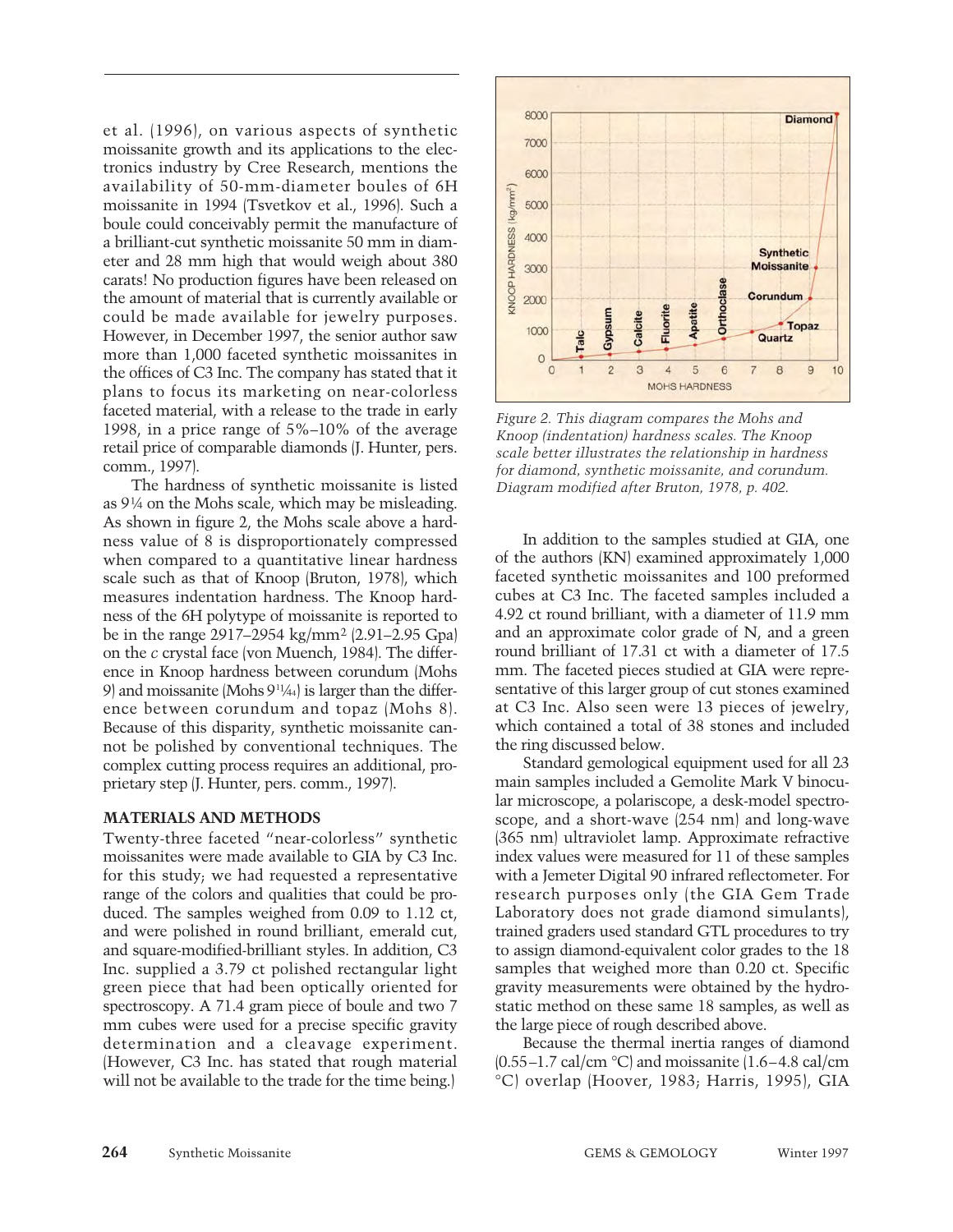researchers performed thermal inertia testing on the 23 core samples using a Ceres CZeckpoint, a Ceres Diamond Probe II, a GIA GEM DiamondMaster, and a GIA GEM Mini-DiamondMaster. For comparison, the following "colorless" gem materials were also tested using the same four instruments (with the number of samples in parentheses): diamond (types Ia [5 samples] and IIa [1]), sapphire (3), zircon (2), cubic zirconia (2), strontium titanate (2), synthetic spinel (2), synthetic rutile (7), yttrium aluminum garnet (2), gadolinium gallium garnet (2), "paste" (glass—2), and quartz (1). Thirteen colorless to yellow diamonds, with color grades ranging from E to Fancy Light Yellow, were also tested with the GIA Gem DiamondMaster. The senior author made thermal inertia measurements on 10 additional synthetic moissanites with a Ceres CZeckpoint, a Ceres Diamond Probe, a Presidium tester, and a Diamond Guard. Electrical conductivity of the 23 main synthetic moissanite samples was measured using a GIA GEM Instruments conductometer.

The ultraviolet transparency of a diamond was compared to that of several synthetic moissanites in a specially designed viewing box, using a concept similar to that suggested by Yu and Healey (1980). X-ray transparency was recorded photographically using an HP Faxitron X-ray machine. Visual observation of the luminescence to X-rays of both materials (one diamond and 11 synthetic moissanites) was performed with a Picker portable X-ray unit adapted for this purpose.

Semiquantitative chemical analysis of eight of the synthetic moissanites examined at GIA was performed with a Tracor Spectrace 5000 energy-dispersive X-ray fluorescence (EDXRF) system. Several sets of excitation conditions were used to detect the widest possible range of chemical elements. Operating conditions yielded a lower limit of detection for transition metals of about 0.01 wt.%.

Absorption spectra for eight of the GIA samples were obtained in the ultraviolet-visible range (250–750 nm) at room temperature using a Hitachi U4001 spectrophotometer, and in the infrared range using a Nicolet Magna 550 spectrometer. Raman spectra were recorded with a Renishaw System 2000 instrument. For details on any of these experimental procedures, please contact the GIA authors.

A small instrument has been developed by C3 Inc. for the specific and limited purpose of distinguishing synthetic moissanite from diamond (see figure 3). Marketing of the Colorless Moissanite/ Diamond Tester Model 590 is expected to start early in 1998, at approximately the same time that synthetic moissanite is released to the jewelry trade (J. Hunter, pers. comm., 1997).

The C3 tester determines relative transparency in the near-ultraviolet, where diamond transmits and synthetic moissanite absorbs. The accompanying instructions clearly state that this new instrument is to be used *only in conjunction with* a standard thermal inertia tester. Any unknown near-colorless gem should *first* be tested with a thermal inertia probe. Only those samples that the thermal inertia tester indicates are "diamond" would need to be tested with the C3 instrument, which would then identify whether any were synthetic moissanite. With the C3 instrument, the gem sample is illuminated at an angle by a small, high-intensity halogen lamp. Radiation from the lamp is transmitted and reflected within the sample, and the near-ultraviolet radiation that emerges from the table facet is detected by the instrument.

Use of the instrument is fairly simple. The operator brings the polished facet of a diamond or synthetic moissanite (loose or mounted) in contact with a fiber-optic probe that is located on the side of the instrument. As soon as the sample touches the probe, the instrument emits a sound (and an indicator light illuminates) if any material other than moissanite is detected; there is no sound or response from the indicator light if the item is synthetic moissanite. The synthetic moissanites, dia-

*Figure 3. The Colorless Moissanite/Diamond Tester Model 590 was designed and built by C3 Inc. for the sole purpose of rapidly distinguishing synthetic moissanite from diamond only after a stone has been identified as "diamond" on a thermal probe. Photo by Maha DeMaggio.*

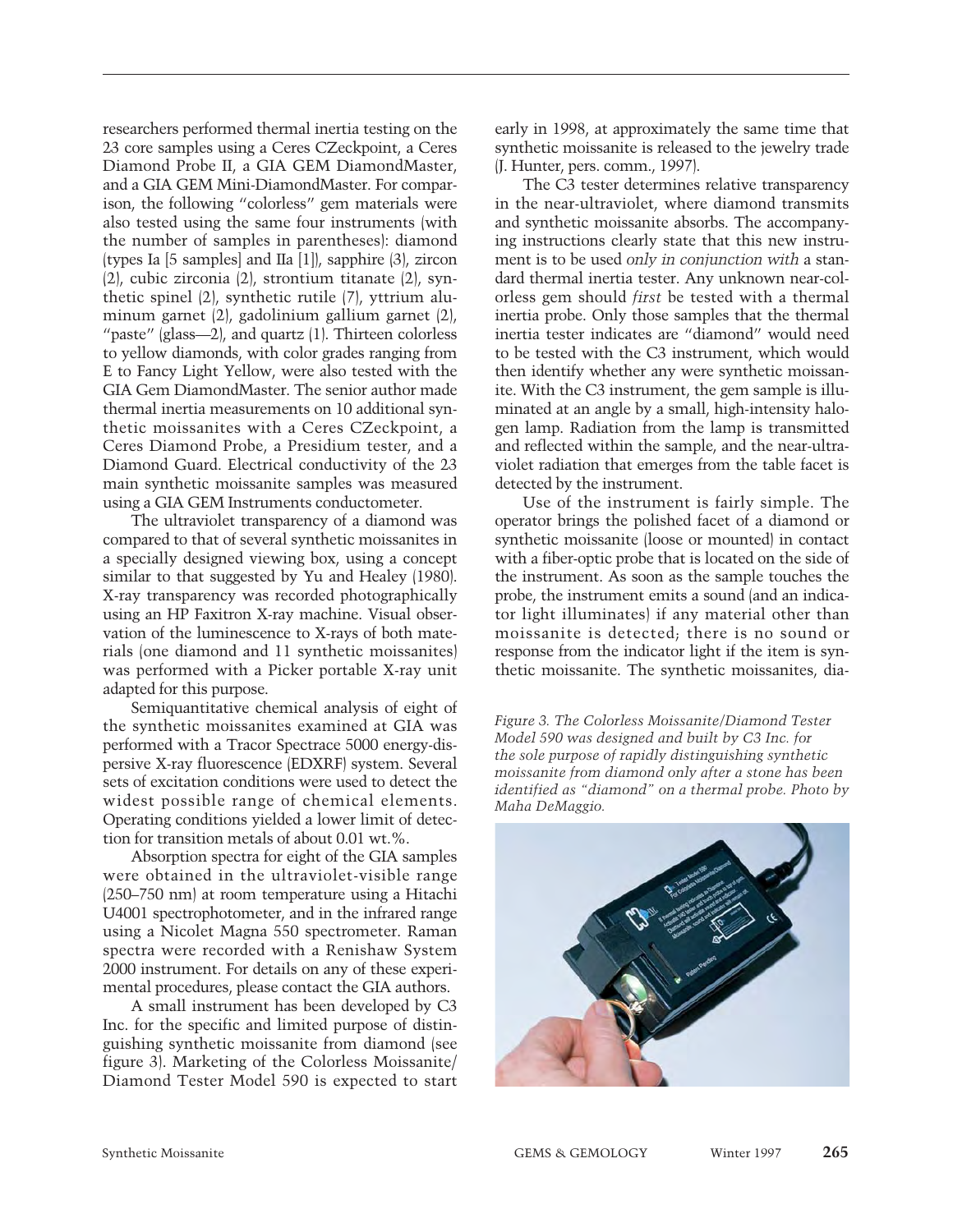

*Figure 4. This 14k gold ring contains two rows of faceted light-green synthetic moissanites, which were mounted in wax and then cast in place with no apparent damage to the material. All of the stones reacted as synthetic moissanite on the Model 590 tester. Ring courtesy of C3 Inc.; photo by Maha DeMaggio.*

monds, and other near-colorless gem materials listed above for the thermal probe testing were also tested with this instrument. In addition, the C3 instrument was used to test 13 pieces of jewelry containing synthetic moissanites, including the ring in figure 4.

#### **RESULTS**

Table 2 summarizes some of the gemological properties––i.e. those data that were found to vary from one sample to the next––of the 23 synthetic moissanites examined in detail during this study.

**Visual Appearance.** The samples examined at GIA (reportedly representing the range of color that can be produced at present) were near-colorless to light yellow, green, and gray. Those samples that appeared to be in the I-to-K range all looked colorless in the face-up position, but around the L-to-N range they started to show face-up color. The one U-V stone was obviously gray face-up, which made it appear dark. Because many of these samples had grayish or greenish hues, it was difficult to arrive at an exact color grade on the traditional D-to-Z scale, which is comprised of predominantly yellowish stones. In the color grading of diamonds, grayish or greenish hues such as these fall outside normal procedures. However, when compared to diamonds that do fall on the D-to-Z scale, the 18 faceted synthetic moissanites above 0.20 ct ranged from the lower end of the "near-colorless" (G-to-J) category, with the best color being equivalent to I, to U-V in the "light" category of the scale. Synthetic moissanites representing this approximate range of colors are illustrated in figure 5.

At first overall observation with the unaided eye, this material looks like a believable diamond imitation (see again figure 1). There were no eye-visible inclusions in any of the samples (on the diamond clarity grading scale, these synthetic moissanites would fall into the VVS to SI grades). They displayed no "read-through" effect, as can be seen in most other diamond imitations, which have lower refractive indices (see Hobbs, 1981). The samples showed moderate to high dispersion (greater than that of diamond or CZ, but less than that of synthetic rutile). Their brilliance appeared to be slightly less than that of diamond.

**Gemological Properties.** The refractive indices of synthetic moissanite are over the limit of a conventional refractometer (that is, greater than 1.81). Measurements with the Jemeter reflectivity meter revealed an R.I. range of 2.59–2.64. Refractive index values of  $\omega$ =2.648 and  $\varepsilon$ =2.691 (with a birefringence of 0.043 and dispersion of 0.104) have been measured using precision optical techniques on synthetic moissanite (von Muench, 1982; Harris, 1995).

When they were observed under crossed polarizers in a polariscope, all of the synthetic moissanites remained dark when rotated in a face-down position. This singly refractive reaction is to be expected, since all of the samples were oriented with the c-axis (optic axis) perpendicular to the table facet. These samples had to be examined in several directions, most notably through the girdle, to obtain a doubly refractive reaction. Checking stones in several orientations in the polariscope is a wise precaution in any case, but it is particularly important for the separation of synthetic moissanite from diamond (which is singly refractive in all orientations). We did obtain a uniaxial optic interference figure in most of the samples (although with some difficulty), and we did not observe any strain pattern such as might be seen in diamond.

The hydrostatic specific gravity measurements ranged from 3.20 to 3.24 (again, see table 2), which is significantly lower than the 3.52 value typical of diamond. A precision density performed on the 71.4 gram piece of rough gave a value of 3.224. Because of the difference in specific gravity, a diamond and a synthetic moissanite faceted as round brilliants of the same diameter and the same proportions will have different carat weights (e.g., a 6.50-mm-diameter round brilliant diamond will weigh about 1.00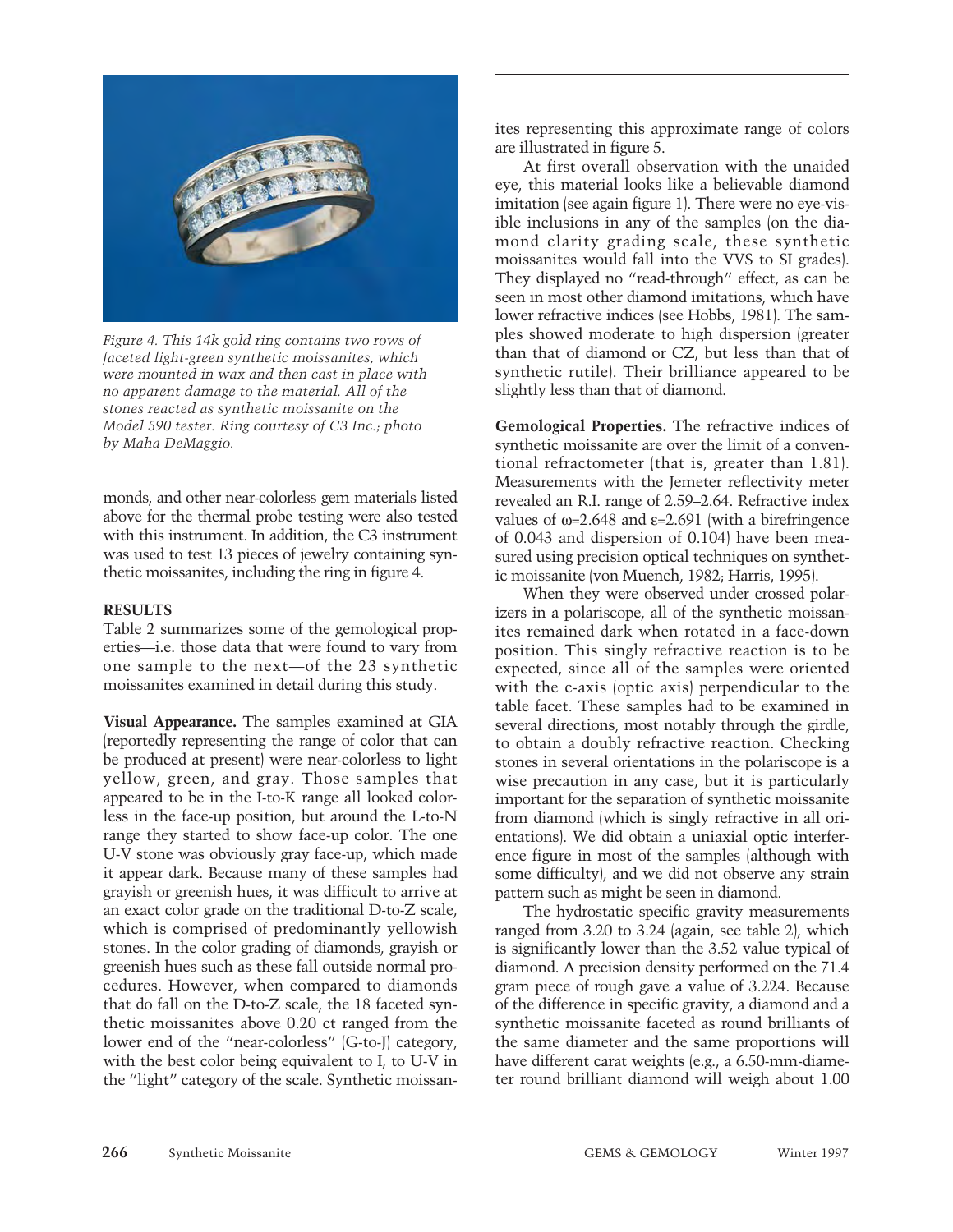| Weight<br>(ct) | Equivalent color grade <sup>a</sup> S.G. |      | fluorescenceb | Long-wave UV Short-wave UV Luminescence<br>fluorescence | to X-rays   | Electrical<br>conductivity |
|----------------|------------------------------------------|------|---------------|---------------------------------------------------------|-------------|----------------------------|
| 1.12           | O-P (grayish green)                      | 3.22 | Wk. orange    | Inert                                                   | nd          | <b>No</b>                  |
| 1.05           | M-N (grayish yellow)                     | 3.23 | Inert         | Inert                                                   | nd          | Yes                        |
| 0.74           | $U-V$ (gray)                             | 3.22 | Inert         | Inert                                                   | nd          | <b>No</b>                  |
| 0.67           | S-T (greenish gray)                      | 3.22 | Inert         | Inert                                                   | nd          | <b>No</b>                  |
| 0.66           | S-T (gray)                               | 3.21 | Inert         | Inert                                                   | nd          | <b>No</b>                  |
| 0.57           | I-J (yellow)                             | 3.22 | Wk. orange    | Inert                                                   | Wk. yellow  | Yes                        |
| 0.57           | M-N (gray)                               | 3.20 | Inert         | Inert                                                   | nd          | <b>No</b>                  |
| 0.53           | K-L (green yellow)                       | 3.22 | Inert         | Inert                                                   | Inert       | Yes                        |
| 0.53           | L-M (brownish yellow)                    | 3.21 | Inert         | Inert                                                   | nd          | <b>No</b>                  |
| 0.44           | M-N (brownish yellow)                    | 3.22 | Inert         | Inert                                                   | nd          | Yes                        |
| 0.43           | L-M (brownish yellow)                    | 3.24 | Inert         | Inert                                                   | nd          | Yes                        |
| 0.35           | M-N (brownish yellow)                    | 3.21 | Inert         | Inert                                                   | nd          | Yes                        |
| 0.33           | L-M (brownish yellow)                    | 3.22 | Inert         | Inert                                                   | nd          | Yes                        |
| 0.33           | M-N (greenish<br>brownish yellow)        | 3.22 | Inert         | Inert                                                   | nd          | Yes                        |
| 0.27           | J-K (yellow)                             | 3.23 | Inert         | Inert                                                   | Inert       | <b>No</b>                  |
| 0.22           | L-M (green)                              | 3.21 | Mod. orange   | Wk. orange                                              | Mod. yellow | Yes                        |
| 0.21           | S-T (gray)                               | 3.24 | Inert         | Inert                                                   | Inert       | <b>No</b>                  |
| 0.20           | K-L (yellow)                             | 3.24 | Inert         | Inert                                                   | Inert       | <b>No</b>                  |
| 0.19           | ndc                                      | nd   | Inert         | Inert                                                   | Inert       | <b>No</b>                  |
| 0.10           | nd                                       | nd   | Inert         | Inert                                                   | Inert       | Yes                        |
| 0.10           | nd                                       | nd   | Inert         | Inert                                                   | Inert       | Yes                        |
| 0.09           | nd                                       | nd   | Inert         | Inert                                                   | Inert       | Yes                        |
| 0.09           | nd                                       | nd   | Wk. orange    | Inert                                                   | Inert       | Yes                        |

**TABLE 2.** Selected gemological properties of the synthetic moissanites examined in this study.

ct., whereas a synthetic moissanite of identical diameter and cut will weigh about 0.91 ct).

When examined with a desk-model spectroscope, the samples exhibited no sharp bands, but each displayed a cutoff below about 425 nm. This is in contrast to near-colorless to light yellow diamonds, which usually show the "Cape" line at 415 nm. This feature could be useful for gemologists with considerable spectroscopic experience, but it should be noted that it can be easy to confuse a 425 nm cutoff with the general darkening in the blue portion of the spectrum.

On all of the different thermal inertia instruments used for testing, every synthetic moissanite in this study registered as "diamond." Note that 13 samples displayed some electrical conductivity (unlike most near-colorless diamonds, although some light gray or blue diamonds are electrically conductive).

**Microscopic Examination.** When we examined the main sample of 23 synthetic moissanites with a microscope or loupe, we saw several distinctive characteristics. The most obvious feature seen

*Figure 5. The synthetic moissanites examined at GIA ranged in color from approximately I to U-V on the GIA color-grading scale for diamonds. This range was most evident when the samples were placed table-down and viewed side-by-side in a white plastic tray, as illustrated here. All of the stones had a somewhat gray, green, or yellow appearance. The two largest samples shown here are 1.12 and 1.05 ct. Photo by Shane F. McClure.*

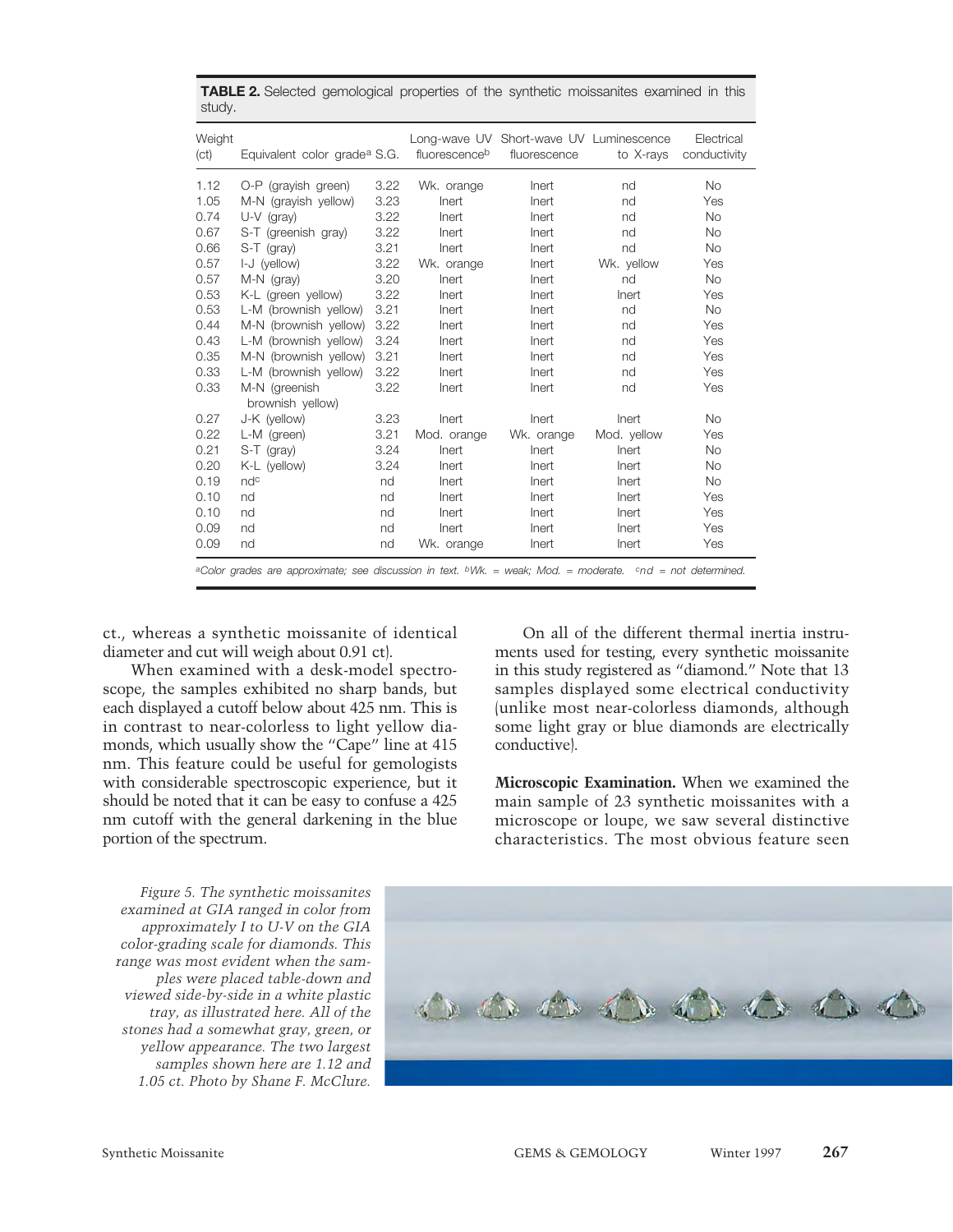when the samples were examined through the crown facets was an apparent doubling of the pavilion facet junctions (conversely, when viewed through the pavilion, of the crown facet junctions). This is due to double refraction, which is readily apparent in synthetic moissanite in directions other than parallel to the optic axis (figure 6). All 23 samples were faceted with the c-axis oriented perpendicular to the table facet; consequently, when viewed along this direction, they showed no doubling. When the synthetic moissanites were viewed at any other angle, however, doubling was clearly visible. Doubling could even be seen when these samples were viewed perpendicular to the table by focusing past the culet and looking for secondary reflections of the table and crown facets (figure 7). Orange or blue dispersion colors (Hobbs, 1981) were sometimes evident on pavilion facets, but these were much less distinct than similar colors seen on faceted CZ.

In general, the synthetic moissanites we examined were not as well polished as a typical diamond. Many had rounded facet junctions, in contrast to the sharp junctions seen on a diamond (figure 8). The girdles of most of the synthetic moissanites were frosted, polished, or striated (figure 9), similar to those of some CZ. No bearding along the girdle was seen. Some of the samples acquired late in the study showed better polish and sharper facet junctions, indicating improved manufacturing techniques.



*Figure 6. Because of its anisotropic optical character, synthetic moissanite exhibits double refraction depending on the orientation in which a sample is examined. In this view of a faceted synthetic moissanite through the crown main facets, doubling of the facets is readily apparent. Photomicrograph by Shane Elen; magnified 10*¥ *.*

One test that is commonly used to identify CZ can also help with synthetic moissanite. Because we have no polishing compounds harder than diamond, and because diamond's hardness varies depending on its crystallographic orientation, the cutter must constantly adjust the polishing direction during manufacturing. This is not necessary for

*Figure 7. Although synthetic moissanite is typically faceted with the table perpendicular to the c-axis to minimize the effects of double refraction, focusing past the culet will allow doubling to be seen in the reflections of the table and crown facets (left, at 17*¥ *magnification). This is significantly different from the singly refractive appearance of the facets in diamond (right, at 12*¥ *magnification). Photomicrographs by Shane F. McClure.*

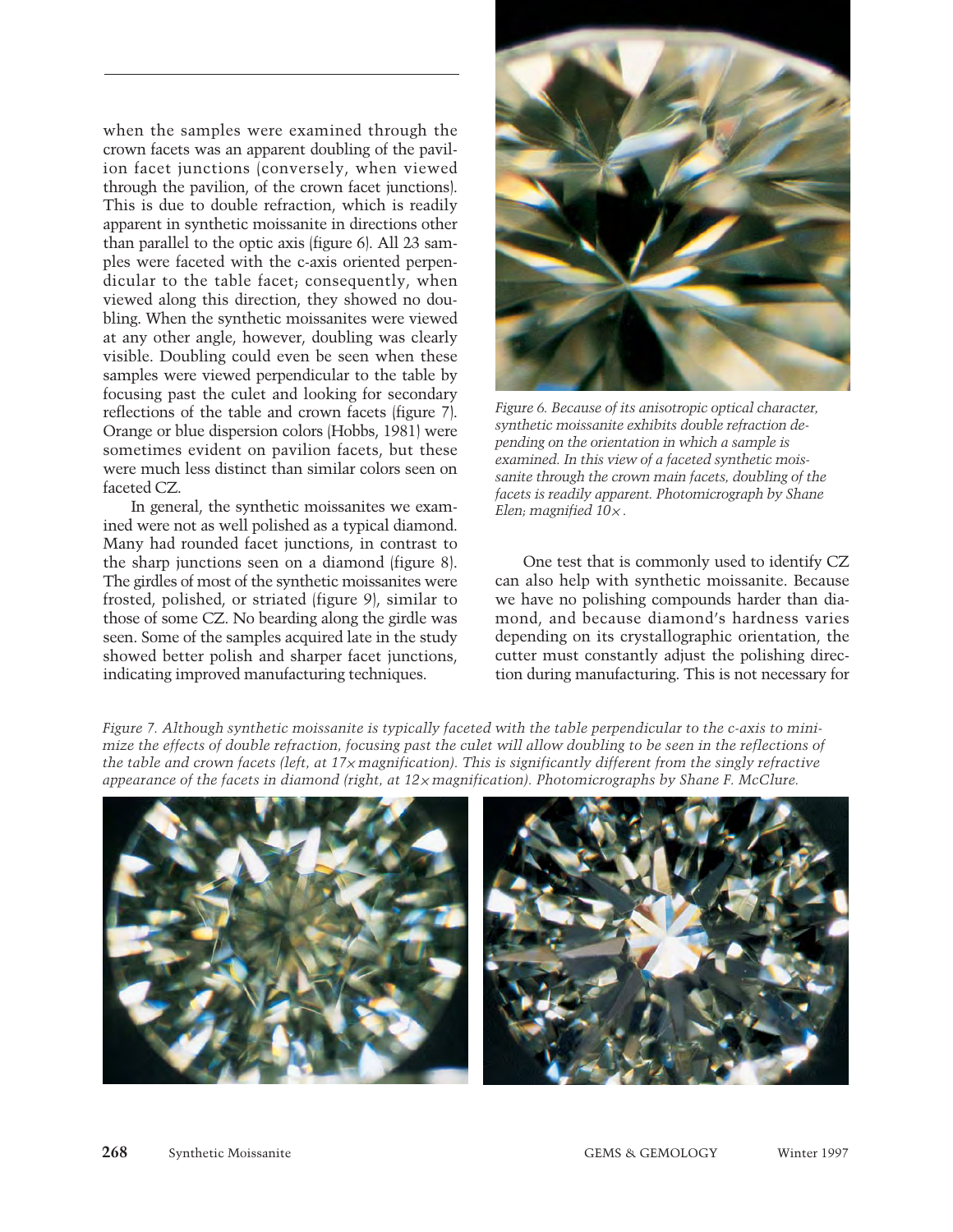

*Figure 8. Most of the cut synthetic moissanites examined had somewhat rounded facet junctions (left), as compared to the sharp facet junctions of diamond (right). Photomicrographs by Shane F. McClure; magnified*  $34x$ *.* 

any other materials, including synthetic moissanite. Therefore, if the polishing lines on individual facets (as observed in the microscope) all run in the same direction, the stone cannot be a diamond (figure 10). This test will not establish that the stone is synthetic moissanite, but in many instances just knowing it is not a diamond may be enough.

With magnification, we observed inclusions in almost all of the samples, although typically the samples were fairly clean. The most common inclusions were white-appearing needles that were subparallel to one another (see figure 11) and parallel to the c-axis (i.e., perpendicular to the table facet). Less prevalent, and somewhat less visible, were very fine, subparallel reflective stringers that were also oriented parallel to the c-axis (figure 12). These were best seen using fiber-optic illumination. Some samples contained scattered pinpoint inclusions, which in a few cases formed clouds. Several were large enough to resemble small crystals or gas bubbles when viewed with a loupe. We did not see fractures in any of the samples. On some facets, we saw cavities and/or smaller "whitish" pits or indentations with surrounding white-stained areas (see figure 13).

*Figure 9. Parallel striations across the girdle of this synthetic moissanite readily separate it from diamond. Photomicrograph by Shane Elen; magnified 15*¥ *.*



Quite unexpected, and apparently not previously reported for silicon carbide, were triangular pits that resemble the "trigons" characteristic of diamond crystal surfaces. One of the authors (KN) observed these on some samples of boules that he examined at C3. The pits range from less than a millimeter to 6 mm (figure 14) in longest dimension.

**Fracture, Cleavage, and Twinning.** Several cleavage directions have been reported in thin, hexagonal, carborundum-type plates of synthetic moissanite crystals (R.W. Keyes, in O'Connor and Smiltens, 1960). The possible cleavage of synthetic moissanite is significant not only because of the effect its presence would have on durability, but also because it would be another similarity to diamond.

To investigate whether cleavage was present in synthetic moissanite, we attempted to induce the reported cleavages in a 7 mm cube. When these attempts proved unsuccessful, we placed the cube on a steel plate and hit it several times with a large

*Figure 10. Whereas the manufacturer must repeatedly adjust the polishing orientation for diamond because of its directional hardness, synthetic moissanite can be polished in a single direction. This is typically evident in the polishing lines on adjacent facets. Photo by Shane F. McClure; magnified 32*¥ *.*

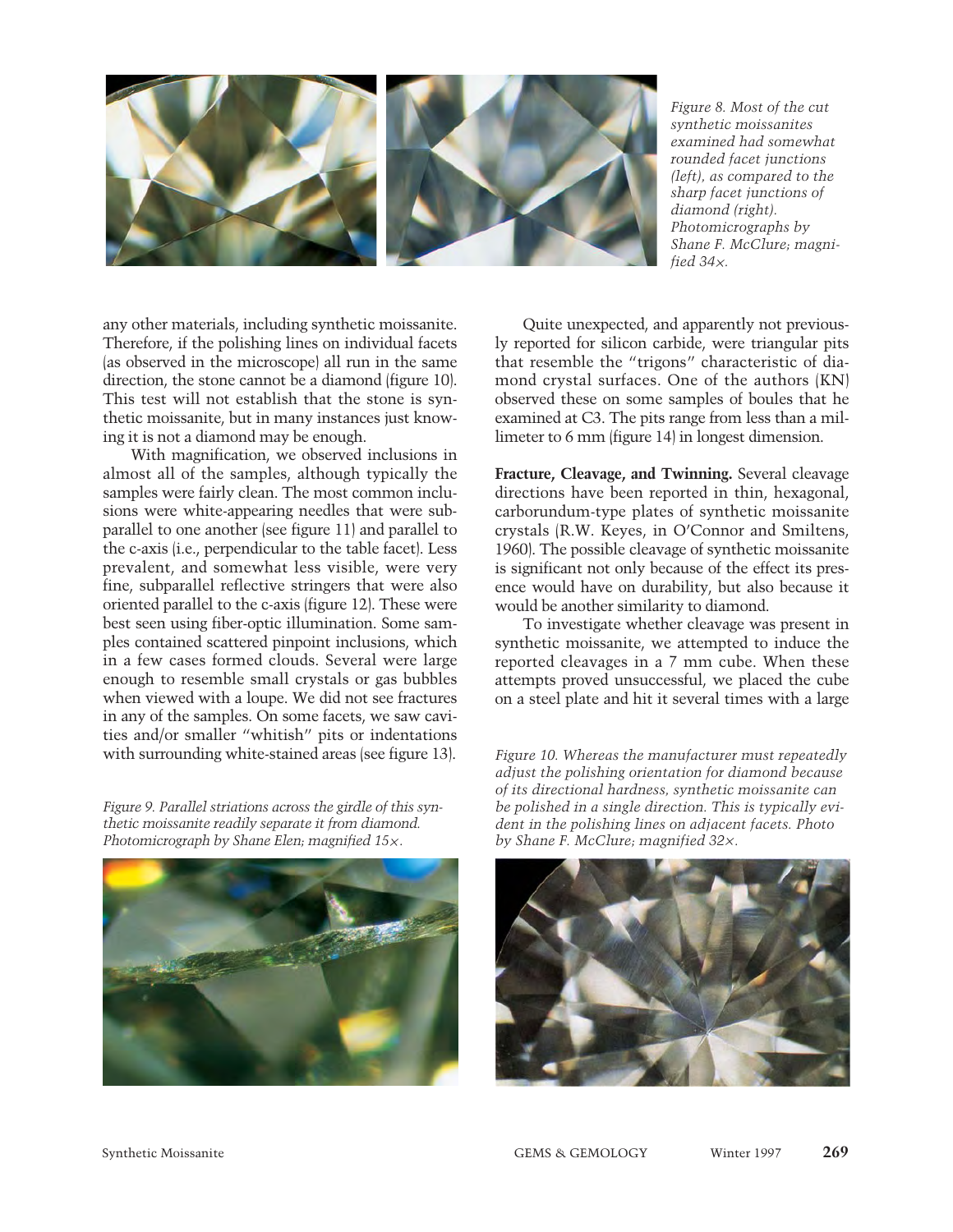

*Figure 11. All of the synthetic moissanite samples examined contained some inclusions; the most common were these white needles that are subparallel to one another. Photomicrograph by John Koivula; magnified 20*¥*.*

hammer until it shattered. Careful visual examination of the fragments revealed extensive conchoidal fracturing, but no cleavage. Accordingly, conchoidal fracturing could be expected to occur at the girdle of faceted synthetic moissanites if they were subjected to hard wear, but there do not appear to be any planes of weakness due to prominent cleavage.

The plates tested by Keyes (O'Connor and Smiltens, 1960) frequently contain a mixture of polytypes, which is a type of twinning (Verma and Krishna, 1966). It is possible that the "cleavage" previously reported in the carborundum-type crystal plates was actually parting along twinning planes created by undetected regions of other SiC polytypes. However, twinning was not observed in any of the synthetic moissanite studied. Information provided by the manufacturer indicates that the growth technique used avoids the occurrence of twinning (J. Hunter, pers. comm, 1997).

**The C3 Testing Instrument.** The Colorless Moissanite/Diamond Tester Model 590 provided correct results for all synthetic moissanite samples ranging from less than 0.10 ct to over 17 ct. The testing operation was rapid (only a second or so per sample, similar to the time needed with a thermal probe). As noted earlier, the C3 instrument is designed to be used only on samples that test positive for diamond with a standard thermal probe. This procedure is important, because most of the near-colorless gem materials that were examined with the new C3 instrument were found to respond as if they were "diamond" (i.e., they activated the instrument's light and beeper). The one exception was synthetic rutile: Seven samples elicited the same reaction on the C3 instrument as "synthetic



*Figure 12. Also seen in some of the samples were these very fine, subparallel, reflective stringers. Photomicrograph by Shane F. McClure; magnified 40*¥*.* 

moissanite" (i.e., the instrument's light and beeper did not activate). However, synthetic rutile would not register as "diamond" on a thermal probe.

Even the 13 diamonds with increasing yellow color elicited a "diamond" reaction with the C3 instrument. Conversely, all 38 synthetic moissanites mounted in the ring shown in figure 4, plus the 13 other pieces of jewelry, were detected correctly with the C3 tester.

Two nonfaceted composite samples, consisting of 1 mm diamond macle tops cemented over cubeshaped pieces of synthetic moissanite, were prepared by one of the authors (KN) specifically to test their response with the C3 instrument. One was cemented with epoxy, the other with an "instant" cyanoacrylate. In both instances, the instrument gave a "moissanite" response, because the nearultraviolet was absorbed by the underlying synthetic moissanite. A separate test indicated that neither cement absorbed in this region of the spectrum.

**Luminescence.** Four of the 23 core synthetic moissanite samples fluoresced to long-wave UV radiation (one moderate orange, and three weak orange), while the remainder were inert (note that many near-colorless diamonds fluoresce, mainly blue, to long-wave UV). Only one of these four samples fluoresced (weak orange) to short-wave UV. In all cases, the fluorescence was evenly distributed across the sample, and there was no phosphorescence. When exposed to a beam of X-rays, one sample (of 11 tested) displayed moderate yellow fluorescence, one was weak yellow, and the rest were inert.

**Testing with Advanced Instrumentation.** The UVvisible absorption spectra for the eight samples tested were identical: All showed a distinct increase in absorption at about 425 nm (figure 15), which corre-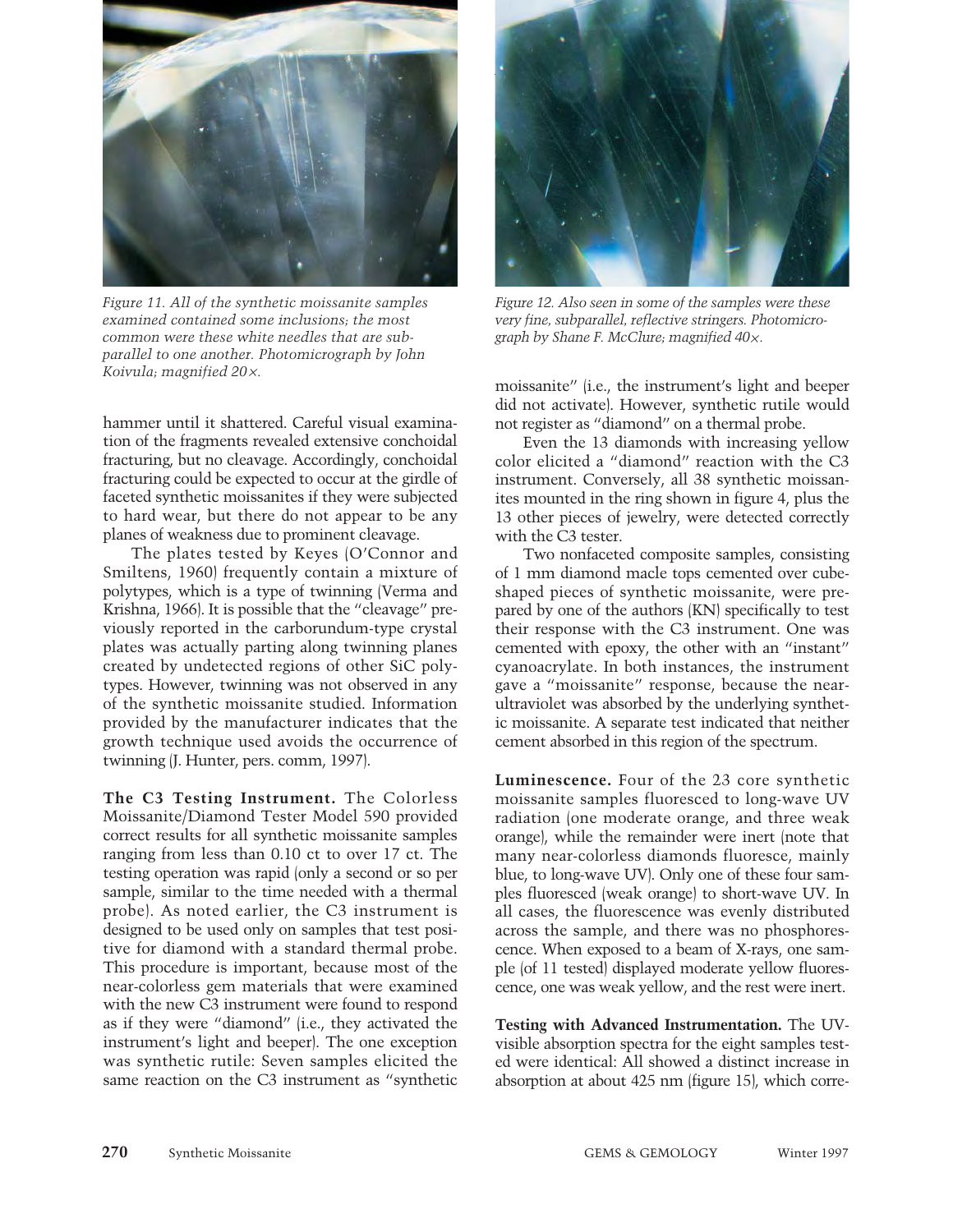sponds to the region of absorption from 400 to 425 nm seen with a hand spectroscope. No sharp bands were recorded. In contrast, the spectra of near-colorless type Ia diamonds typically exhibit one or more sharp absorption bands of the "cape" series (with the most intense band being at 415 nm); otherwise, they are increasingly transparent down to about 330 nm in the ultraviolet. Type IIa colorless diamonds lack these cape lines in their visible spectra.

The infrared spectra of the same eight synthetic moissanites again revealed identical features, with absorption below 1800 cm-1; several strong, sharp peaks between 2600 and 2000 cm-1; and several barely perceptible peaks between 3200 and 3000 cm-1 (figure 16). In contrast, the spectra of type Ia and IIa diamonds exhibit distinctly different characteristic sets of absorption features.

A Raman spectrum recorded for a polished cube of synthetic moissanite revealed a series of features that vary depending on the optical orientation of the sample. Nevertheless, the Raman spectra of synthetic moissanite are significantly different from those of diamond (figure 17).

The EDXRF spectra of the same eight samples showed the presence of silicon, a major constituent of synthetic moissanite, and no trace elements (figure 18). Note that carbon is not present in this spectrum because EDXRF does not detect light ele-

*Figure 13. When viewed in reflected light, this small depression appears to be a white pit accompanied by a large stain. Photomicrograph by Shane Elen; magnified 20*¥*.*



ments. Untreated natural diamonds do not exhibit Si, although the presence of a silicon-containing mineral inclusion, such as garnet, could show up in the spectra. In the latter event, however, the inclusion would have to be so large that it was eyevisible.

**Other Identification Tests.** Because of the absorption below 425 nm, synthetic moissanite is much less transparent in the ultraviolet region than nearcolorless diamond is. For example, it is more opaque than diamond when exposed to long-wave UV radiation. In terms of transparency to X-rays under the exposure conditions that render diamond more transparent, the synthetic moissanite appears more opaque. Both techniques allow several samples to be tested at the same time.

A previous study (Nassau and Schonhorn, 1977) published data on a "surface tension" test using the measurement of the contact angle of a drop of water on a facet as a means of identifying high-R.I. gem materials, and, in particular, separating diamonds from many colorless imitations. As reported in that study, diamond and synthetic moissanite have nearly the same contact angle; as a result, one cannot rely on either this test or use of a "diamond pen," which tests for this property.

*Figure 14. This triangular pit on the surface of a 71.4 gram synthetic moissanite boule resembles one of the trigons commonly seen on diamond crystals. The pit has 6-mm-long sides and a depth of less than 0.25 mm. Photo by K. Nassau.* 

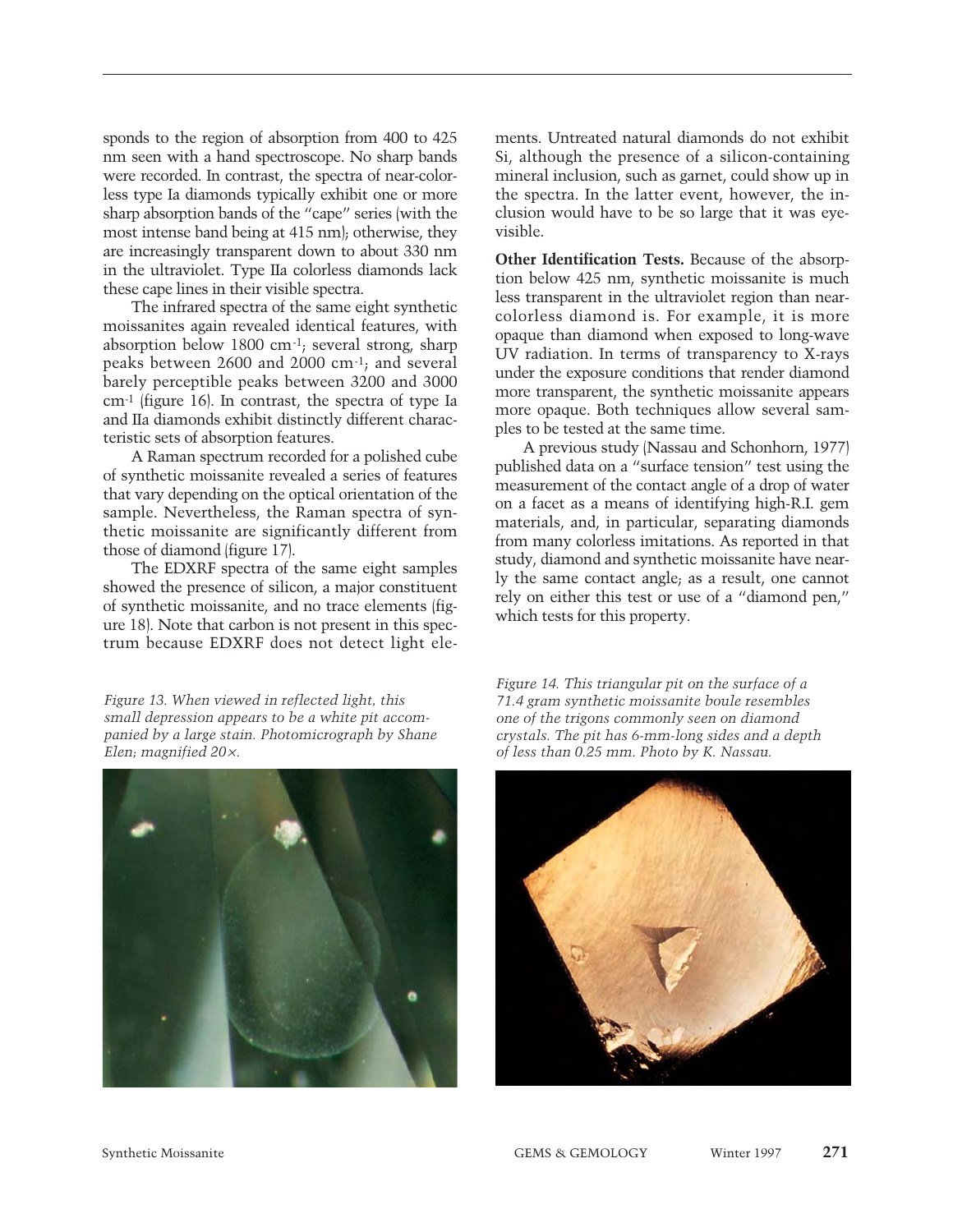

*Figure 15. Illustrated here are the visible and nearultraviolet absorption spectra of a near-colorless synthetic moissanite, a colorless cubic zirconia, two type Ia diamonds, and a colorless type IIa diamond. Note that the synthetic moissanite has no sharp bands, but does show a region of intense absorption beginning at about 425 nm and extending into the ultraviolet. It is this region of absorption, absent in the spectrum of diamond, that gives rise to the great difference in UV transparency between diamond and synthetic moissanite.*

#### **DISCUSSION**

Synthetic moissanite is a believable imitation of diamond. However, it may exhibit slightly less brilliance; it has more dispersion, a lower S.G., and a higher R.I.; and it is less hard and nonisotropic. Nevertheless, diamond and synthetic moissanite have overlapping thermal inertia ranges, because of which they both react as "diamond" with a thermal probe.

The various gemological and other physical characteristics of the synthetic moissanites described in this article do not vary significantly from one sample to the next because the material is of fixed (i.e., stoichiometric) chemical composition, according to C3 Inc. (J. Hunter, pers. comm., 1997). (For the phase diagram of silicon carbide, see R. I. Scace and G. A. Slack in O'Connor and Smiltens, 1960.) Synthetic moissanite is a semiconductor material like diamond; the main differences in chemical composition in both materials involve only very small amounts of nitrogen and boron that can substitute in the crystal. This situation is quite different from cubic zirconia, where variable

amounts of stabilizers, and even different stabilizers, lead to considerable variation in composition, and hence, to broad ranges in its properties.

Synthetic moissanite is reportedly stable in air to  $1700^{\circ}$ C (3092°F); in vacuum to  $2000^{\circ}$ C; and is inert to well over 1000°C to most chemicals, except fluorine, chlorine, molten alkalis, and some molten metals (Divakar et al., 1993). In view of this high stability in air, even *in situ* soldering of broken prongs, as is done with diamond jewelry, should present no problem when synthetic moissanite is used in a mounting. In fact, the small synthetic moissanites in the 14k gold ring shown in figure 4 were cast in place, a practice used in manufacturing

*Figure 16. The mid-infrared spectrum of synthetic moissanite is very different from the spectra of cubic zirconia and especially diamond.*

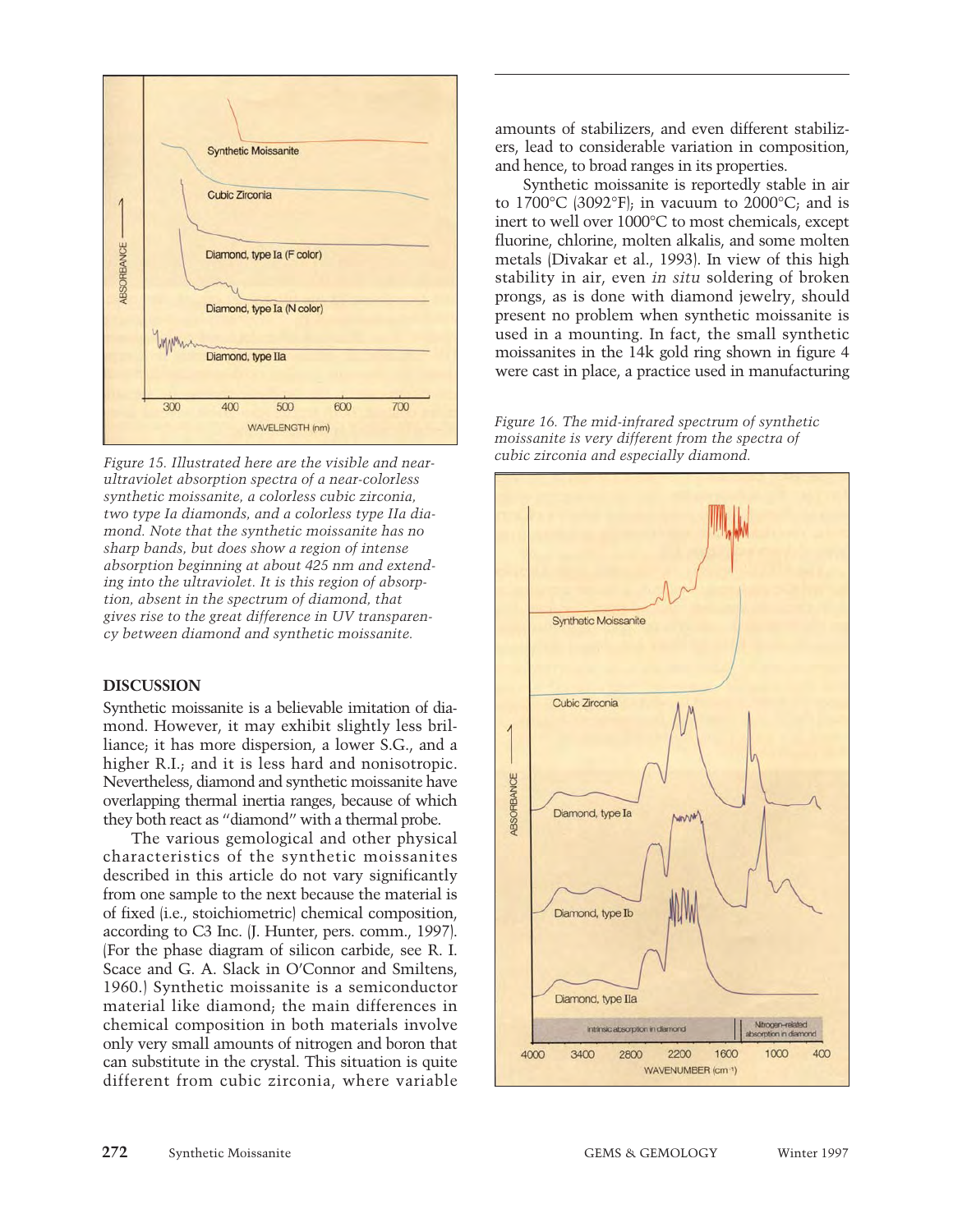some commercial-quality jewelry, without any apparent damage to the samples. No durability testing was done during this study because no material was made available for this purpose. However, the manufacturer reports that no problems have arisen with conventional setting, repairing, and cleaning (J. Hunter, pers. comm., 1997).

**Identifying Single Stones.** Simple tests to separate synthetic moissanite from diamond include examination with a loupe or gemological microscope to look for double refraction (i.e., doubling of the facets). Distinctive subparallel needle-like inclusions and stringers oriented perpendicular to the table may be present, as well as rounded facet junctions, polishing lines that run in the same direction on adjacent facets, and an undiamond-like girdle appearance. Also, the synthetic moissanites in this

*Figure 17. The 1332 cm-1 peak characteristic of diamond is absent in the Raman spectra of synthetic moissanite, regardless of orientation.*



study did not show any of the strain, fractures, cleavage, or mineral inclusions that are typical of diamond.

With a desk-model spectroscope, the absorption below about 425 nm is distinctive, since most colorless to near-colorless diamonds display a sharp 415 nm band or are transparent in this region. However, features at the blue end of the visible spectrum may be difficult to see with this instrument.

The electrical conductivity evident in many of the near-colorless synthetic moissanite samples examined is an indication, but not diagnostic since such behavior is occasionally encountered in nearcolorless natural diamonds. Specific gravity, however, is diagnostic. Testing with a reflectivity meter can also give diagnostic results, but great care must be taken when using this instrument.

Although testing with a conventional thermal probe is by itself not sufficient to identify synthetic moissanite, the use of a thermal inertia probe in conjunction with the C3 Inc. tester will conclusively separate synthetic moissanite from diamond quickly and without extensive training.

It should be noted that no single test will conclusively identify a material as synthetic moissanite. Many tests will prove that an unknown is not a diamond (which in many cases may be sufficient), but it would be necessary to consider additional features discussed in this article to conclude that a diamond simulant is moissanite.



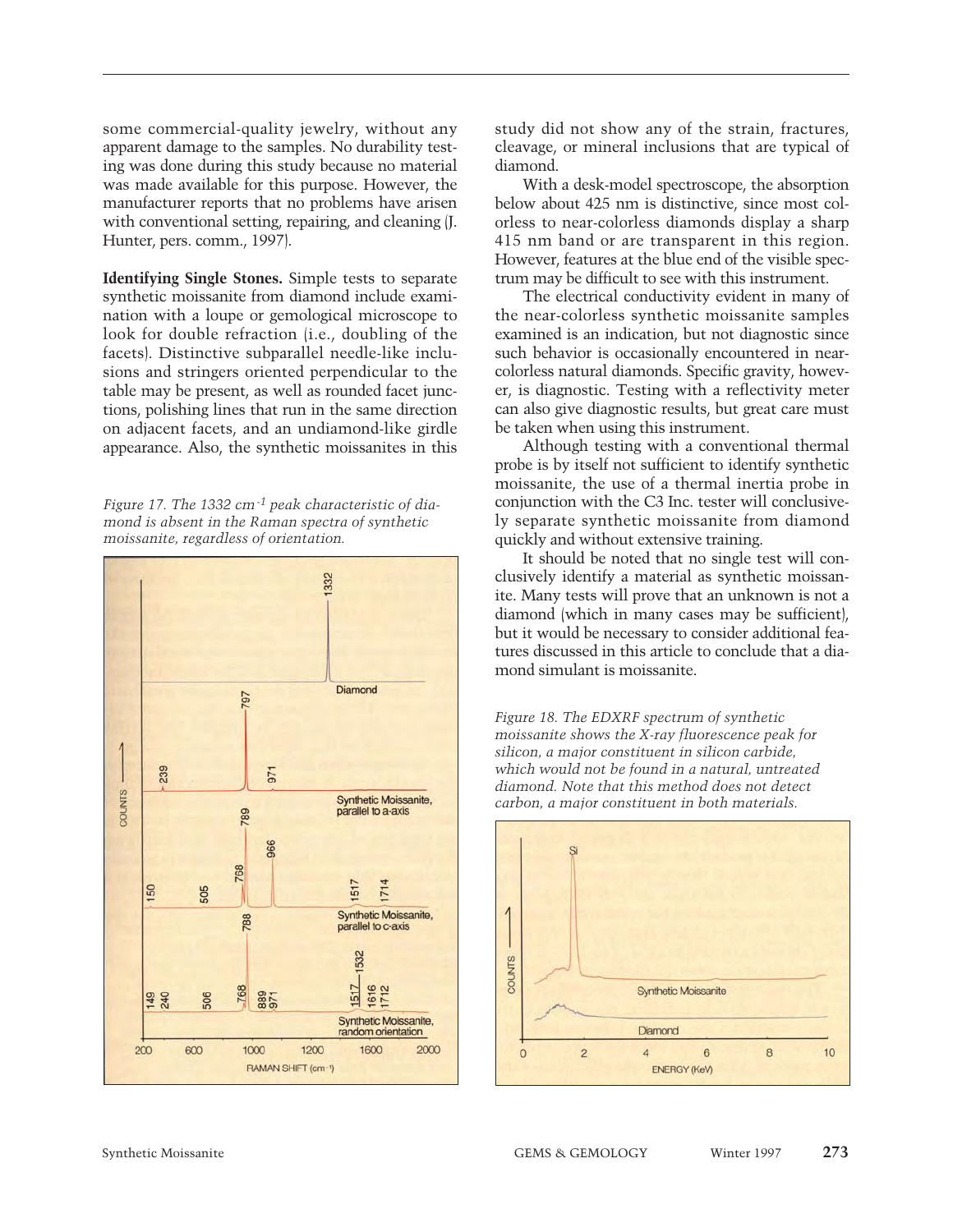

*Figure 19. These round brilliants are the three largest synthetic moissanites studied at GIA. They ranged from 0.74 to 1.12 ct. The square modified brilliants represent some of the most attractive samples examined. Photo by Maha DeMaggio.* 

# **Identifying Synthetic Moissanite When Mixed with**

**Other Stones.** It may be necessary to separate synthetic moissanite from polished diamonds in a mixed parcel. One quick and reliable method is to use specific gravity, employing an appropriate heavy liquid (such as methylene iodide, S.G. 3.32): The less-dense synthetic moissanites will float, while the denser diamonds will sink (as always, care must be taken when handling heavy liquids due to their toxicity). Another approach is to take advantage of the great difference in near-ultraviolet and ultraviolet transparency, which offers a means to view a parcel of cut stones and separate them depending on whether they appear more transparent (diamond) or less transparent (synthetic moissanite).

### **CONCLUSION**

Near-colorless synthetic moissanite soon could become widely available as a diamond imitation. Although no production figures are available yet, C3 Inc. has stated that it will begin marketing faceted stones to the trade early in 1998. Most of the samples examined for the main study were less than half a carat, but the authors did test three round brilliants ranging from 0.74 to 1.12 ct; other cutting styles were also available (figure 19).

The most readily identifiable gemological property of near-colorless synthetic moissanite is its double refraction. Care must be taken to look into the stone at an angle, or to focus the loupe or microscope past the culet to observe the reflections of the table and crown facets, since facet doubling is not usually evident in a sample face-up when viewed perpendicular to the table facet. Specific gravity is also diagnostic: Synthetic moissanite floats in 3.32 liquid, while diamond sinks. If an appropriate reflectivity meter is available, the difference in RI between diamond and synthetic moissanite will separate them as well (with proper precautions).

Features seen with magnification may be indicative, but they should be considered diagnostic only for the most experienced gemologist. Electrical conductivity is also indicative, but it should never be considered diagnostic.

It must be stated emphatically that the thermal inertia probes currently in wide use, which jewelers have relied on for many years to separate diamond from its simulants, must now be employed with great caution. Synthetic moissanite could be misidentified as diamond by a jeweler relying solely on these probes. Indeed, this has already been done experimentally, with the unfortunate results being televised in the United States on a news program that the Discovery Channel broadcast nationally on December 12, 1997. It is essential that the jeweler perform additional tests, as described in this article, to conclusively identify all stones that the thermal probe detects as diamond.

There is a need to develop additional simple gem-testing instruments, or possibly improve the existing thermal probes (given the similarity in thermal inertia of diamond and synthetic moissanite), to assist jewelers in testing for synthetic moissanite. The combination of a thermal probe followed by use of the C3 Inc. Model 590 testing instrument provides a rapid distinction.

As always when a new material is introduced to the jewelry trade, it takes a certain amount of time for the industry to become aware of the existence of the material and to learn how to identify it. This is the time period when jewelers and gemologists are the most vulnerable. Synthetic moissanite is easily identifiable, and mistakes should not be made if a few simple procedures are followed.

*Acknowledgments: The authors thank Jeff Hunter, Thomas Coleman, and Earl Hines, of C3 Inc., Research Triangle Park, North Carolina, for making advanced samples of synthetic moissanite and the testing instrument available for study, and for providing information on this material, prior to its release to the market. The following helped provide gemological data on these samples: Bruce Lanzl, Chris Lewis, Cheryl Wentzell, Dr. Mary Johnson, John I. Koivula, Phil*